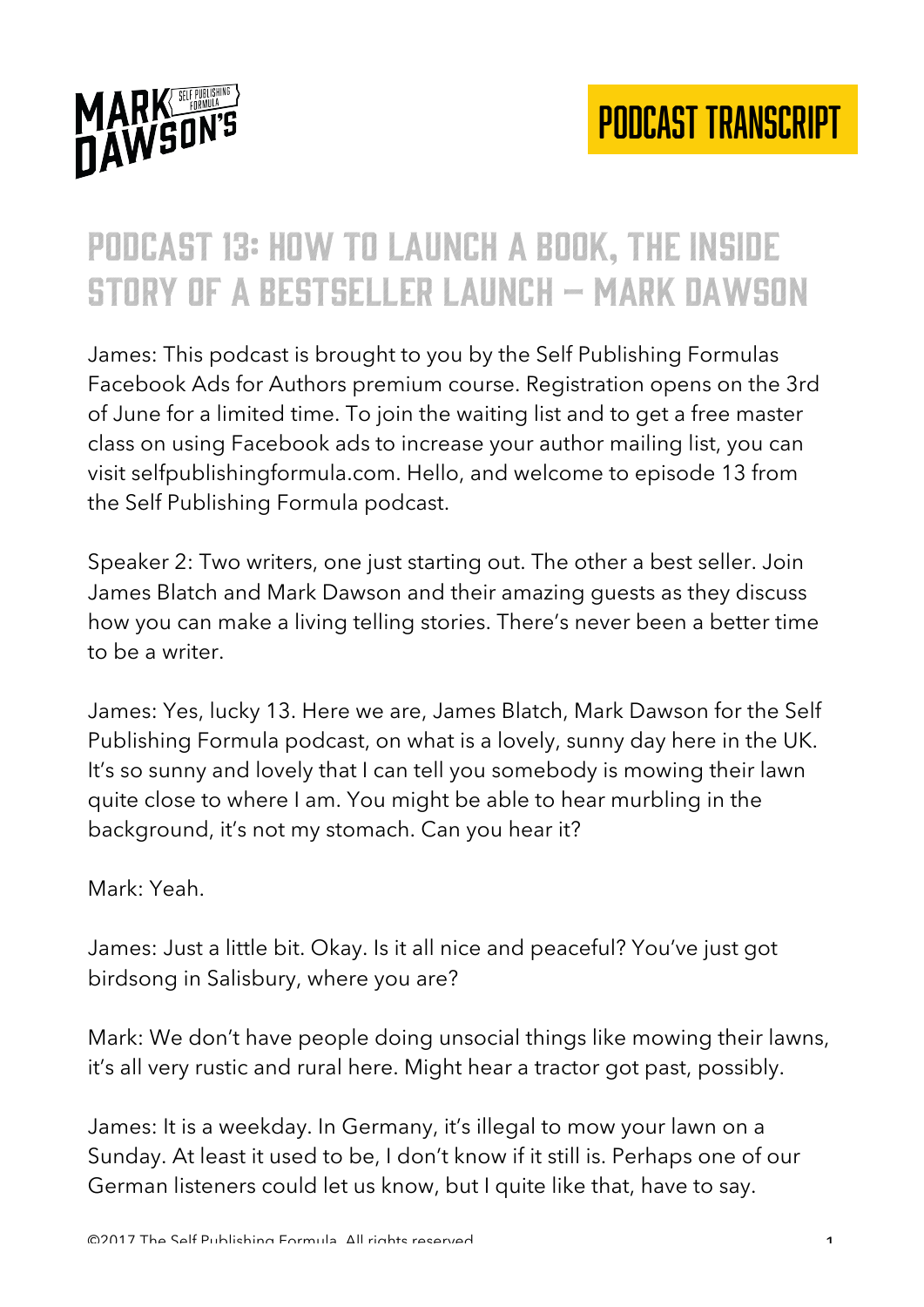

Anyway, stop rambling James. We have a reputation, I've noticed from feedback, of being quite forthright and perfunctory in the way that we do our podcasts which a lot of people appreciate. We get straight into the good stuff, rather than lots of rambling, so we should probably stick to that. This is going to be no exception.

We are going to get onto the subject of how to launch a book with a detailed look through Mark's very recent launch. Before we get onto that, Mark, just going to mention a couple of other things.

We're going to hear from one of the Self Publishing Formula course's students next week, a guy called Adam Croft. We've mentioned Crofty a few times, he's had a absolutely fantastic year. I mean, I'll just give you a headline figure. He's gone from probably an annual income of 12 to £14,000, so knocking on the door of \$20,000, not bad. With his wife working as a primary school teacher, and he's basically been paying bills. This year he is predicted to gross a £1,000,000 and that's not an exaggeration. That's after he took the Facebook advertising course and really understood the power of Facebook ads, so a fantastic interview with him coming up. We're going to trail ahead because Mark is securing Adam's services, we hope, for a live webinar. I think, you Mark and Adam together, talking about how to use Facebook ads could be one of the most powerful and valuable webinars people are going to hear in 2016.

Mark: No pressure.

James: No.

Mark: It could be. Adam's done amazingly well, and it's quite likely he'll teach. In fact, he has taught me a few things about how he's gone about having that incredible year, some really cool things that he's done that I think we'll be able to share with listeners. We're just in the process of setting that up now, so there'll be an email that will go out with links to the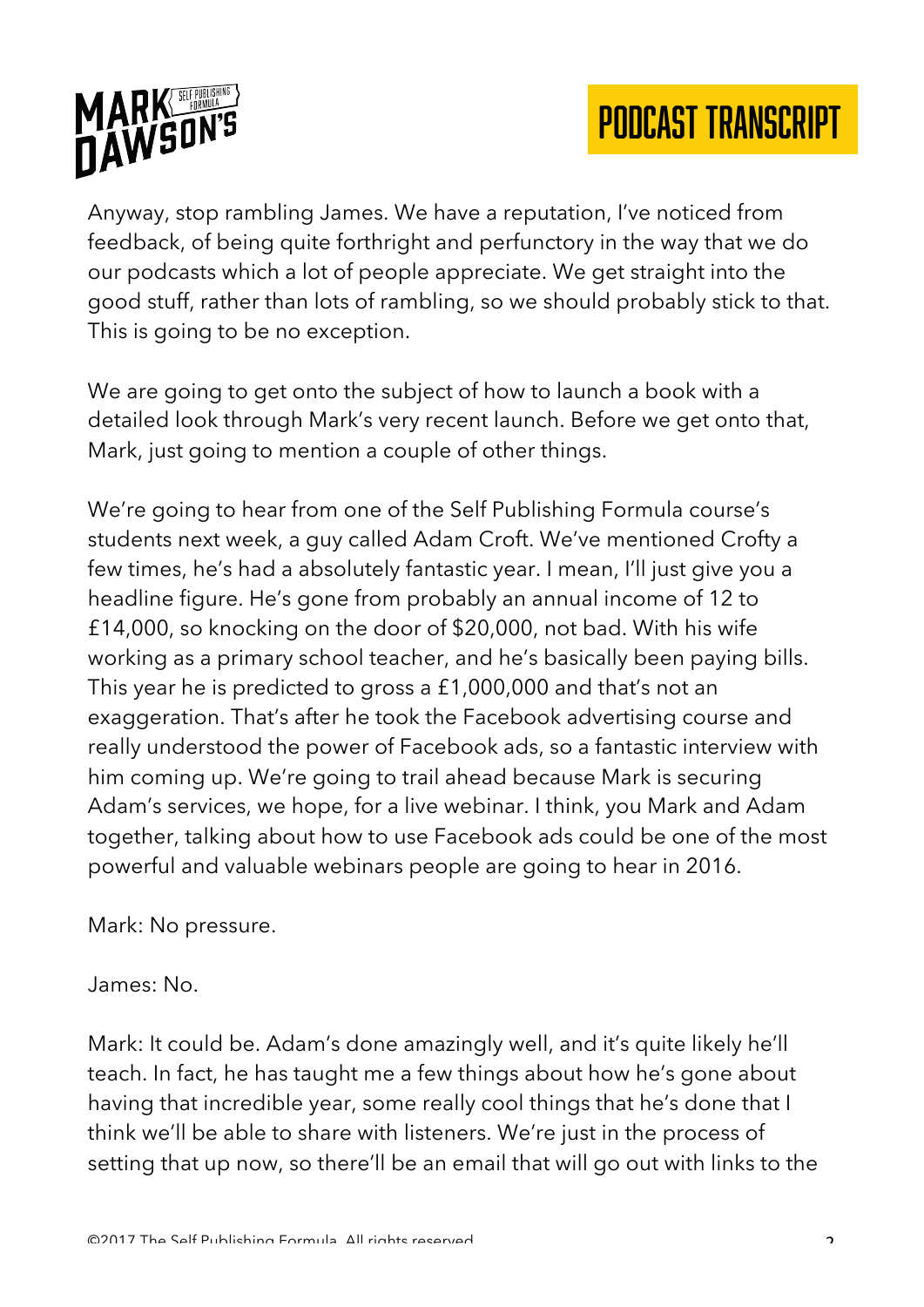

webinar, but I would advise, when we do get that ready that people jump on quickly because I think that will probably be quite full.

James: Yeah, and it's going to be great. We've even noticed this week that Adam's been outselling Robert Galbraith, who is of course, you might know, J.K. Rowling. It's a pretty good thing to see, your book higher in the charts than J.K. Rowling. Very excited about that, and also just want to mention that Mark, you were live on Friday night, I was watching you. I had a beer in hand, I noticed you had a beer as well. You didn't have your gin and tonic as usual. That's a Facebook live Q & A, which people can get through the Self Publishing Formula Facebook page. It went really well, it was so busy.

Mark: Yeah, it was really busy. Again, for the second time, it was over an hour long and lots of people stuck around for the whole hour. I don't know how many questions I answered, but it was certainly three figures worth. Really fun. It's nice to be able to do that, there's no cost, anyone can kind of turn up, ask me a question, tell me I'm an idiot if they want to. No, it's been very, very entertaining and I think I've managed to give some useful information, at least I hope I have, to people who were there to listen in to what I had to say.

James: Now this week, also, we're going to to be interviewing BookBub, which I know is a very hotly anticipated podcast. We haven't got a release date for it yet, but we've got a lot of your questions all ready to go on that, and that's going to be one coming up in the future.

Okay, let's, in a perfunctory manner, get straight on to our hot topic, which is how to launch a book. Now, Mark, I have to say, you've become from a student of radio, you very quickly seem to have adopted and perfected the style. I was very, very impressed with the fact that you recorded this diary, effectively, a day-by-day diary of how your launch went.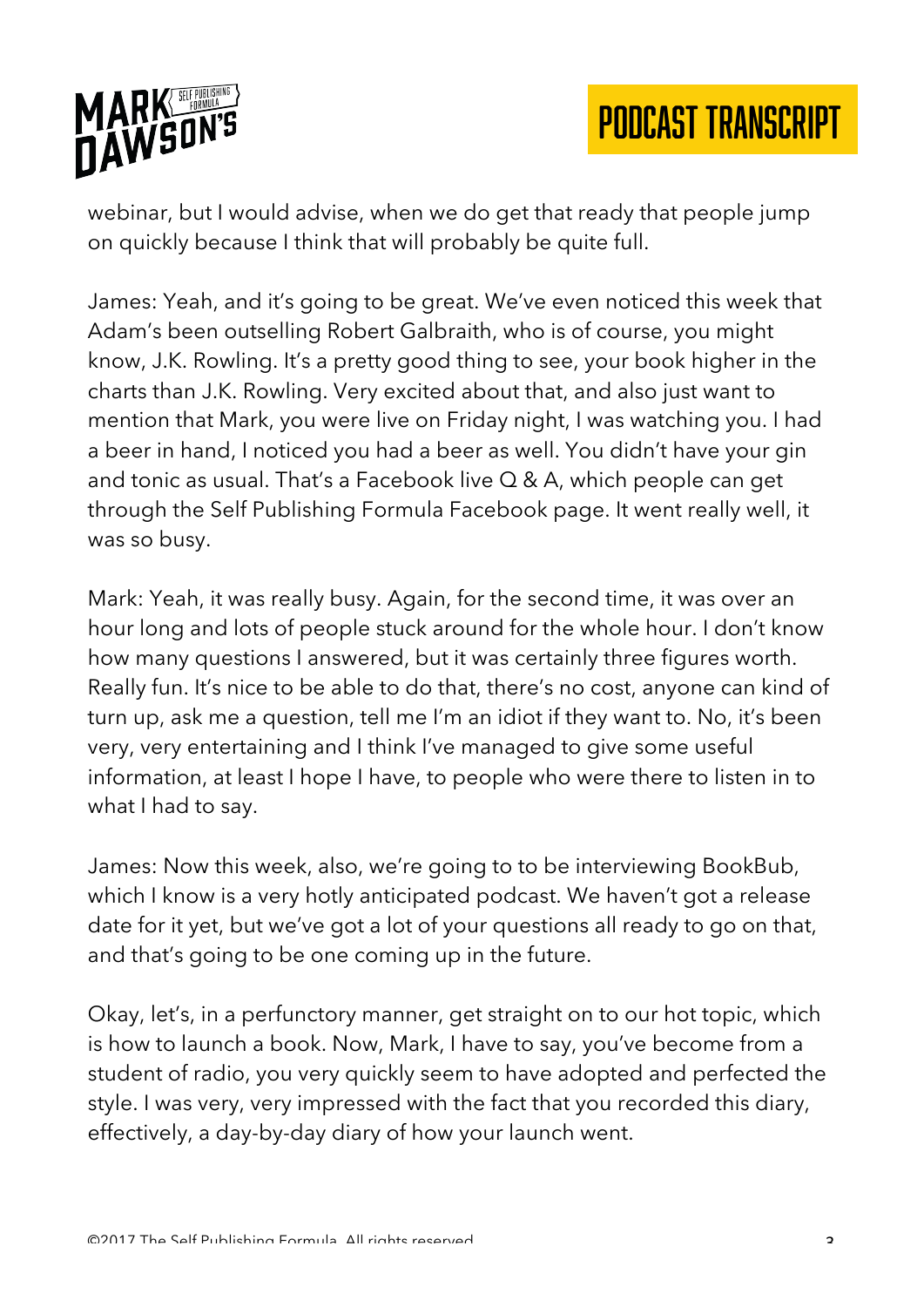



It's really, really interesting. I was editing it and I was learning loads listening to your approach and looking at the figures and how you schedule things out. I think without further ado, we're going to go into this. It's probably about twenty minutes long, something like that, perhaps a little shorter. It's really, really useful.

We're going to listen to it now, and then Mark and I will pick up from the last diary entry that Mark made at the end of it, and go through the latest on the launch and I shall be quizzing you a little bit more about that.

Mark: It is

## Wednesday the 27th of April, 2016

It's 2:50, and I've just finished the polished first draft of the new John Milton book, which is going to be called The Jungle. I've just sent it over to Canada, where my proofreader lives. She's a lady called Pauline, and she's going to be giving the manuscript a quick pass to clear up the obvious errors before I send it out to my beta team.

I'm hoping to get it back after the weekend on Monday, so that's when the books should go out to the beta team, some time probably close of play on Monday, once I've had a chance to look though Pauline's changes and make a few tweaks. I'm adding a couple of paragraphs, a couple of scenes I just want to add in subsequently sending it over to her. They'll get it on Monday, so that will be the next stage in the process, but it starts today. Day one is Wednesday the 27th of April, and I've just pressed send, so I'll be back on Monday to tell you what's next.

Okay, so it's Tuesday, 3rd of April

Day six in this launch campaign. I've received the manuscript back from my proof editor and I've gone through it, amended, accepted for the changes that have been suggested to me. Made a few extra tweaks, added a new opening paragraph that I'm quite pleased with.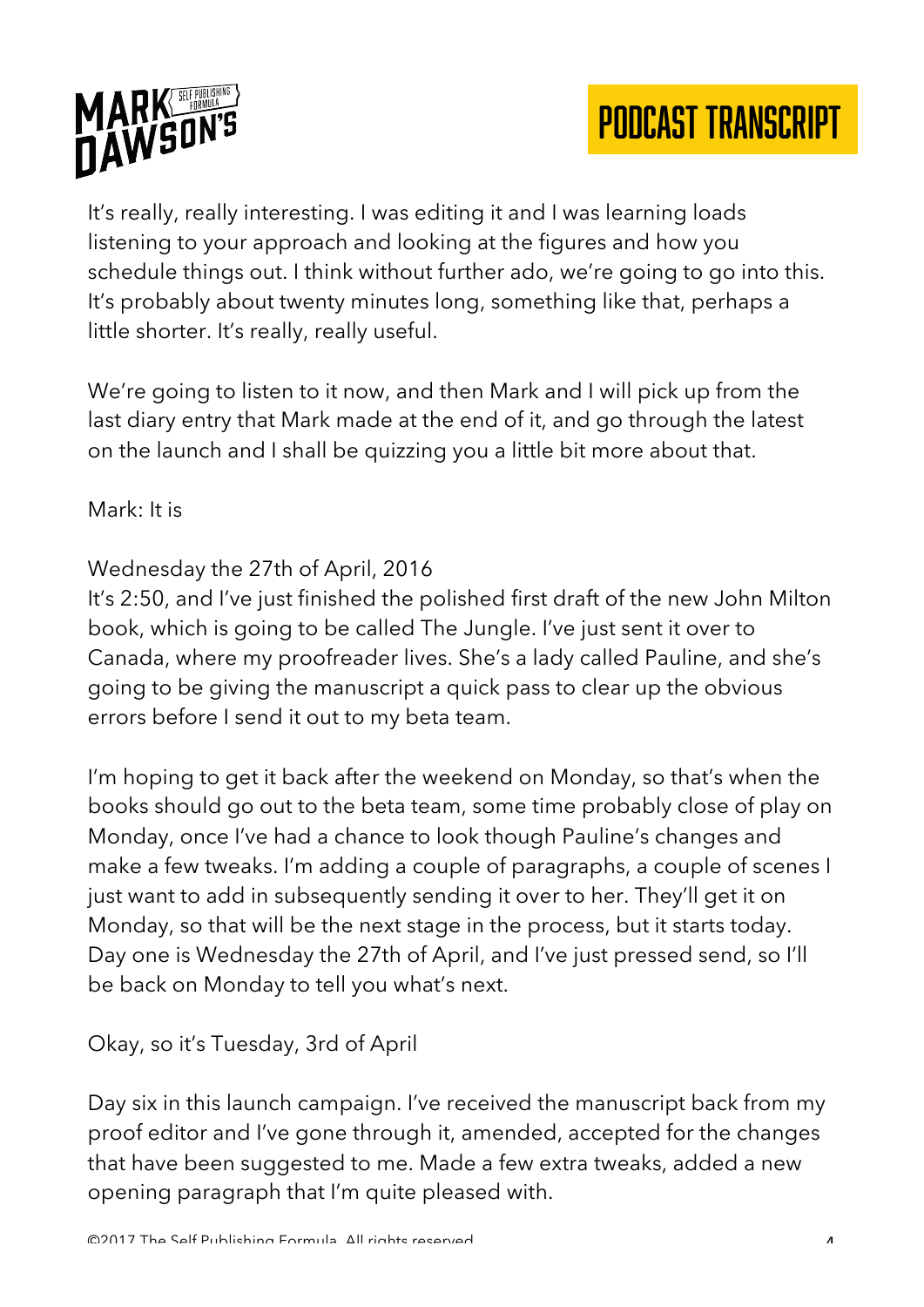

I've just composed the MailChimp email sending to my advance team. At the time of this recording, there are 728 people on the advance team and they're going to get the formatted book in whatever format they want so, MOBI, ePub, or pdf. I'm giving it to them by way of a MailChimp hosted link, so the file hosted by MailChimp and clickable by people when they get the email.

Also with BookFunnel, the service that I recommend when it comes to allowing downloading of the three books that we give away in exchange for email addresses. That all being said, the email is ready to go, I am keen to get this off so I'm going to press send and I'll come back again tomorrow and let you know how it's gone.

It's day seven, Wednesday the 4th of April

I sent the manuscript out to the advance team last night or last afternoon. As I said, 728 members so that it got sent that many times. The open rate was 74% and click rate was 53%.

That's largely what I'd expect given how the team has reacted to previous campaigns. What I have done this morning is just go back through MailChimp and created a new segment of people of haven't opened any of the last five campaigns, and I've assumed that they're not interested anymore, so I've deleted them from the advance team. I may or may not look to recruit some new ones. I took off about 50 I think, so we're under 700 now, about 660, 670 left, which let's be honest, is still plenty, but I may look to add a few more to bring that up to 700 again.

The numbers, the open rate and the click rate was very good. Overnight I've had the first, I think, four or five comments back or emails back. Two or three of them have actually read the book and have said very nice things which is great for my ego, of course. The others have come back with some small points that have slipped through the proofing process so far.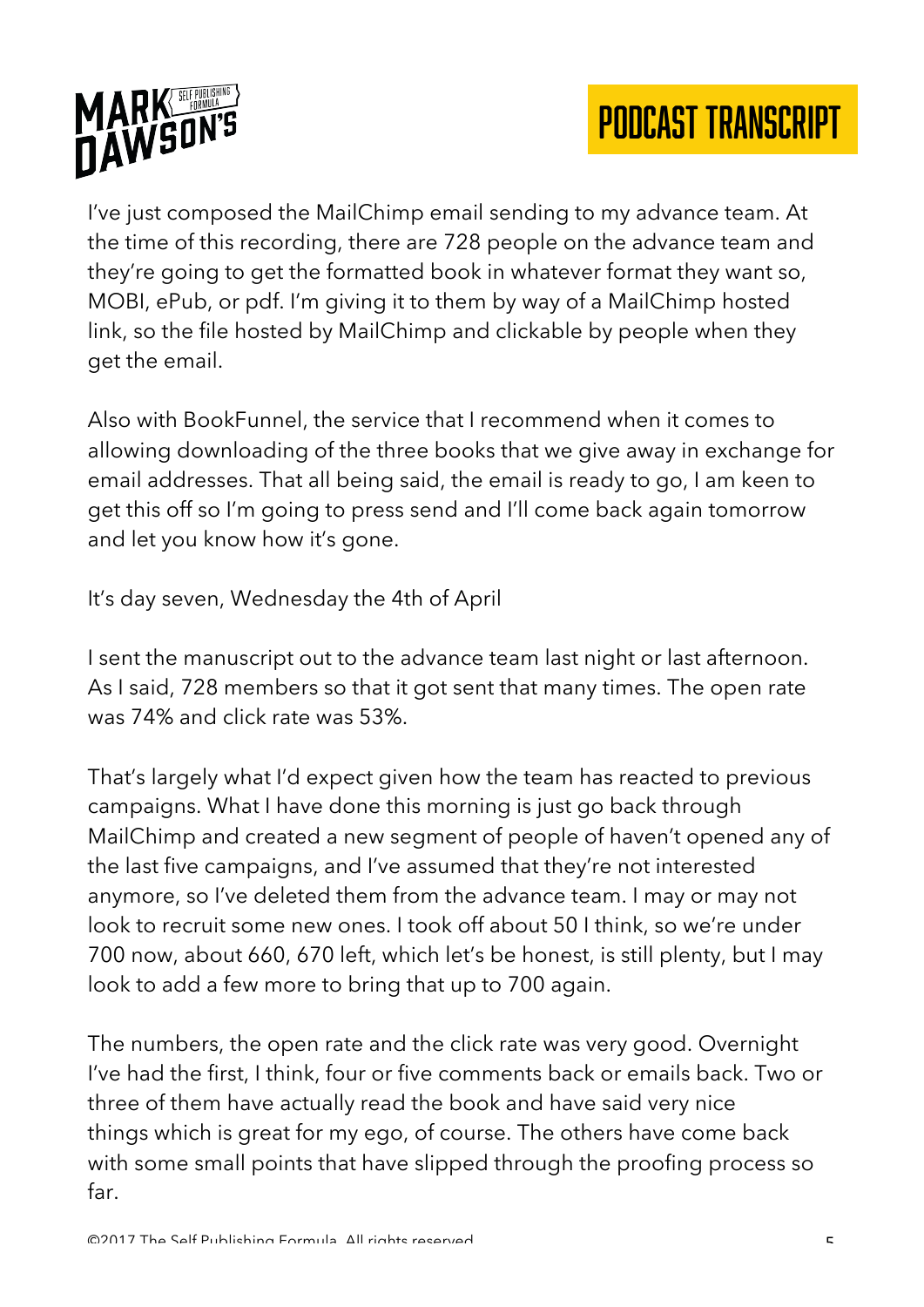



What I do is, I put them into their own folder and I collate them and then I go back and do everything in one blast a bit nearer the end of the process. I'm very pleased with how things have gone. I'm always nervous when I send out a book for the first time because at this point, only one other person, the proofreader, has read the book and although she said that she enjoyed it, you kind of think you're saying that because we have a commercial relationship. But these readers will tell me if they don't like what I've done with the Milton. The early feedback so far has been good, so that is, of course, a big relief. That's cool, I kind of let that run now for a few more days and I'll check back in later with an update. It's day 13, Thursday the 12th of May

I had the copyedited manuscript come back today, a day early from my copyeditor in Canada. I've spent most of today going through those changes. Usually it's straight forward, nothing controversial. I agree almost always with the vast majority of the changes. That has been great. I've also taken the opportunity to, I've paused and kind of marinated on the manuscript until now.

I've been receiving lots and lots of comments back from my advance readers. I haven't counted it up exactly but it's something like 50 or 60 emails have come back from the team with suggestions. More than 50 or 60 have responded. Some just saying, they've really enjoyed the book, looking forward to be able to help out, but the 50 or 60 that actually have suggestions and amendments to make, so I've been storing those up in a separate folder. I haven't touched the actual manuscript. I'm working in Word now. I haven't touched it because I wanted to make sure that the copy edit came back. I'll then work from that document alone, the copy edited document.

Now that I've got that back, I'm spending the day going through the manuscript and looking at those comments and amendments from readers. They've been really, really great. They solved a problem that was giving me practical problems towards the end of the book where Milton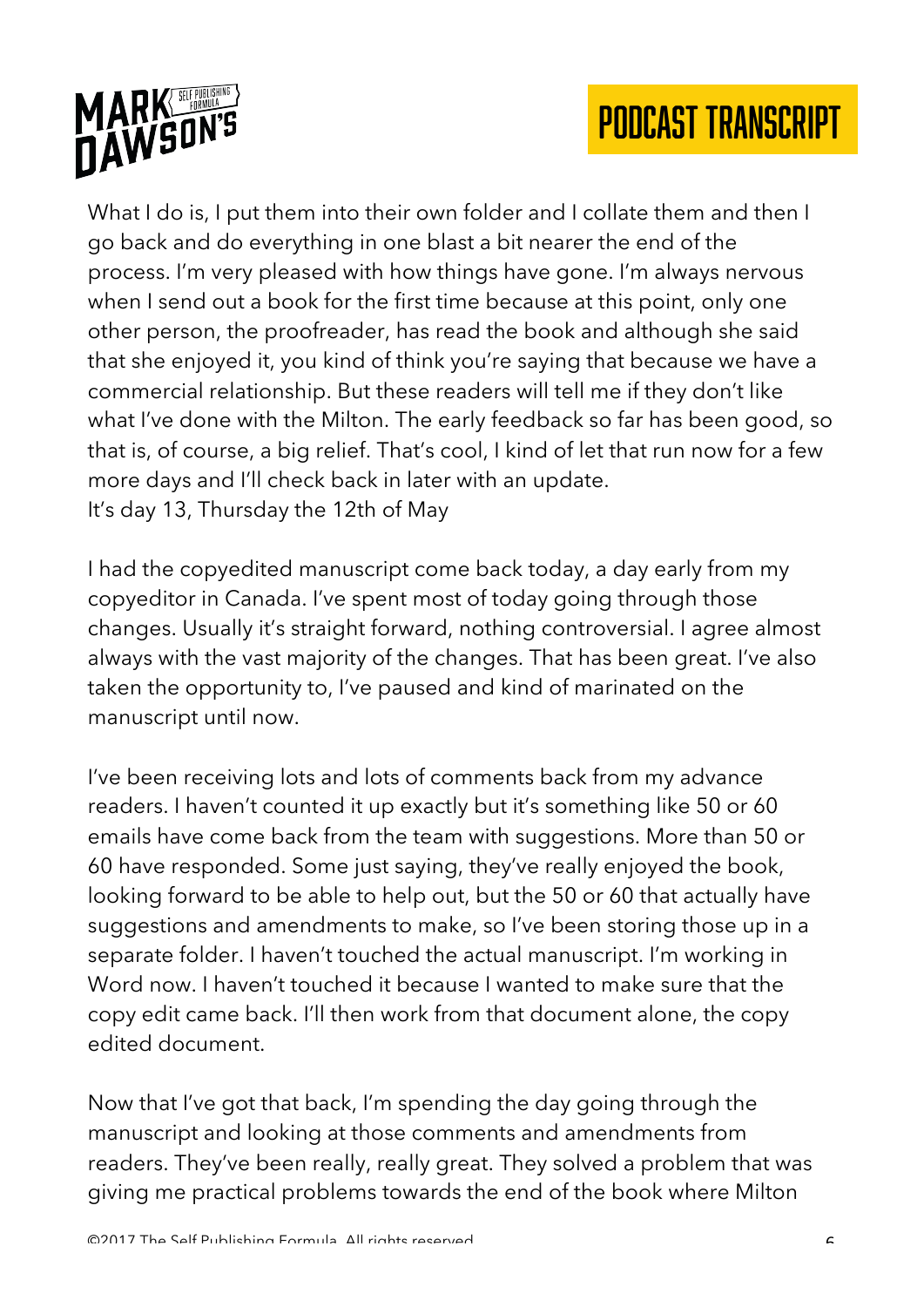

needing to cause a big explosion. I've had some really clever ideas for that, some things I hadn't come up with myself, so that's been fantastic. I always love doing this, it's my favorite part of the process, going through and editing. I think the manuscript is now very tight and strong. So much so, that it's possible that I'll be slightly ahead of schedule. I might even launch the book a day or two early. I was scheduling the 20th of May, a Friday. It might be that I come forwards to the 18th or 19th, but we'll see. I'm going to spend the rest of the day going through these comments. Then I'll check back in tomorrow because I'm going to start the promotion to my list and my Facebook feed.

Saturday, the 14th of May

It's a lovely day here in sunny Wiltshire. Just taking my son for a walk down the country lane near our house. I thought I'd check in with another report. Yesterday was a really good day. I sent out emails to all of my mailing list with a cover reveal and also I chucked in the first, sneak peak to the prologue of the new book.

I amplified that by doing the same on Facebook, so I put the cover up and the prologue and put that in on my Facebook page and I had a really, really positive response. Got dozens and dozens of emails from readers, which was excellent. Most people saying that they were looking forward to buying the book when it comes out. I put pre-order links in the email for Apple, Barnes & Noble and Kobo. I made it really clear why I wasn't pre-ordering through Amazon.

People have different views on this but it doesn't help my launch strategy because of the way that Amazon tallies up pre-orders. In my opinion, it reduces the effect a launch, but even though I made that pretty clear, and in fact, the explanation of why there were no Amazon pre-orders was in bold, I got quite a lot, maybe 30 emails from readers saying they'd been onto Amazon and haven't been able to find the pre-order. On the one hand that's quite flattering because they are motivated to go and look for it. On the other hand, it's a little frustrating.

I made it pretty clear why that was, and of course, I answered all of those emails individually, and told them just to hang around until next week when they'd be able to get it. That's a learning for me for next time, I'll be bit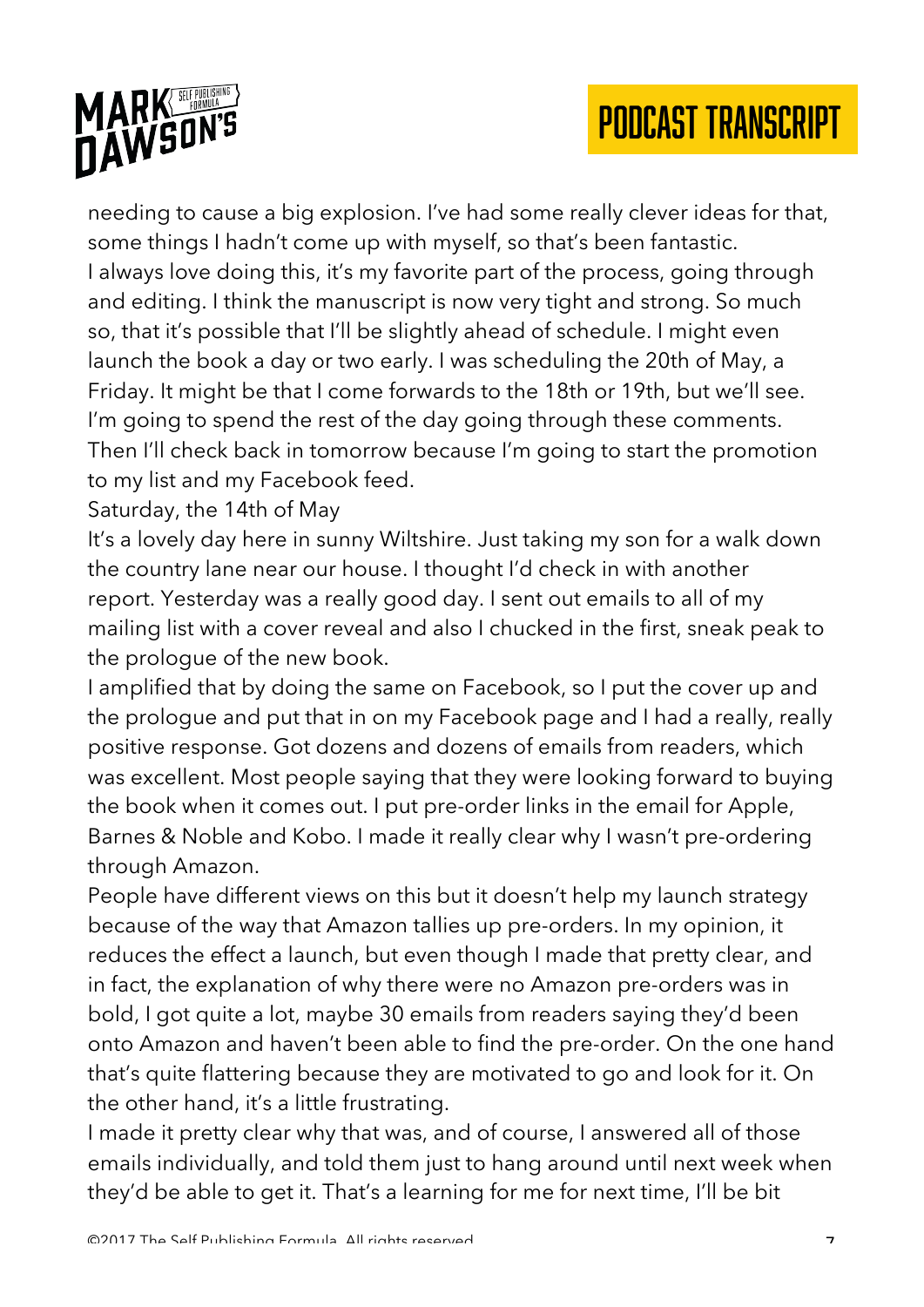



more explicit, I may even not put any links on when I do those kinds of teasers. Anyway, so it was great.

The Facebook post was extensively shared, 200 or 300 likes, lots and lots of comments. Everything pointing towards a positive launch next week. Quite likely now to be pushed forward a bit because I'm ahead of schedule, but we'll see. I'll close down for the weekend now, spend some time with the family. Then I'll look forward to getting ready too push this new book out next week.

It's Monday the 16th

I'm in one of my cafes in Salisbury that I come to to do my writing. I've spent the last hour just going through the final amendments that I want to make to the manuscript. Just a minute ago, I saved it again as a new file, appending the word lot to it, which means for me that that book is pretty much done.

I've emailed it across together with the cover to Polgarus Studios, the formatters that I use in Australia, a guy called Jason over there, very very highly recommended. He will do the formatting magic and send that back to me, probably tomorrow. Then we can get the book loaded up to the relevant platforms, and we're good to go to start sending it out the advance team. Actually getting into the launch phase of this launch. That's it for me for today. I've got that done. I'm really looking forward to moving onto the next stage tomorrow.

It's Wednesday the 18th at 6:23pm

I'm just running the bath for the children, you might hear the water running in the background. I just wanted to check in and tell you that the first part of the soft launch or the soft launch really has gone really, really well. In the just over 48 hours since I've had the book live on both Amazon, in fact, all Amazons, I've had over 100 reviews on .com I think about 25 reviews on .co.uk. Something like 5 and 6 or 10 or 11 on Canada and Australia, which is really excellent. I mean, a 100 reviews in the first couple of days, that's ridiculous.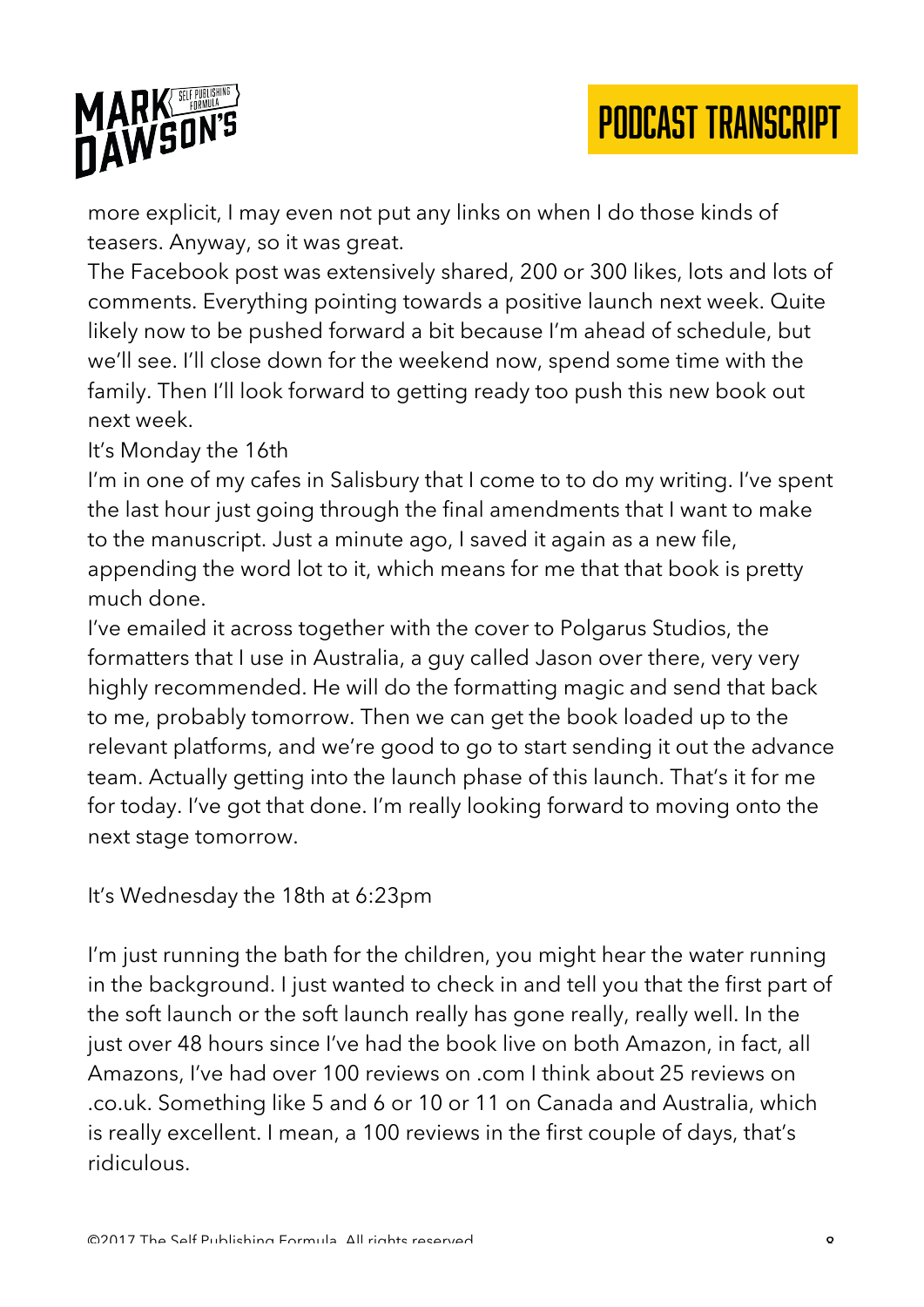



They're all really good, honest reviews. Most of them or a good number of them have left the statement that the book was in ARC, an advanced copy. I always put that on the email, so just remind them that it's best practice to put that in. They've been honest. Not everyone liked it, there's a few less enthusiastic reviews, which is completely fine, but generally speaking, it's been very, very positive. The book's page which did look a little bit bare and lonely when the book went live, now looks busy. The blurb looks good. The cover looks good. We've got all that social proof on the review, so that's mission accomplished in terms of the soft launch.

Also had about 200 buys and I think that's pushed the book up to around about 1,800 in the store, so that's a good platform that we'll be building on when we do the proper launch, which is likely to be tomorrow, I think. I've got a call with Apple this evening, the guys in Cupertino to have a chat about some promotion that they're going to be doing as the book launches. It's just looking really good. I'm very pleased with how things have gone so far. I'll check back in maybe a couple of times tomorrow if we do the launch tomorrow so I can tell you what I do when the book actually fires out to the mailing list and then the early results. It's the 19th of May, 2016 at 12:45

I've been busy this morning just putting the final touches to my launch emails. I've just pushed click and send on the last one. Right now, around about 50,000 emails are either queued at MailChimp HQ or on their way to the people on my mailing list. This is one of the most exciting parts of the launch. It's been soft launch for a couple of days, but now I'm telling everyone on my mailing list that the book is out there, and encouraging them to go and buy it, to share the email, get their friends and family to buy it. I will see how we do.

The price is up now to its launch price, 4.99 in the US, 3.99 in the UK. US rank is at the time of recording is 3,749 in the store, and that's off the back of 247 sales over the last three days. Most of those will be at 99 cents, a few of those are at 4.99.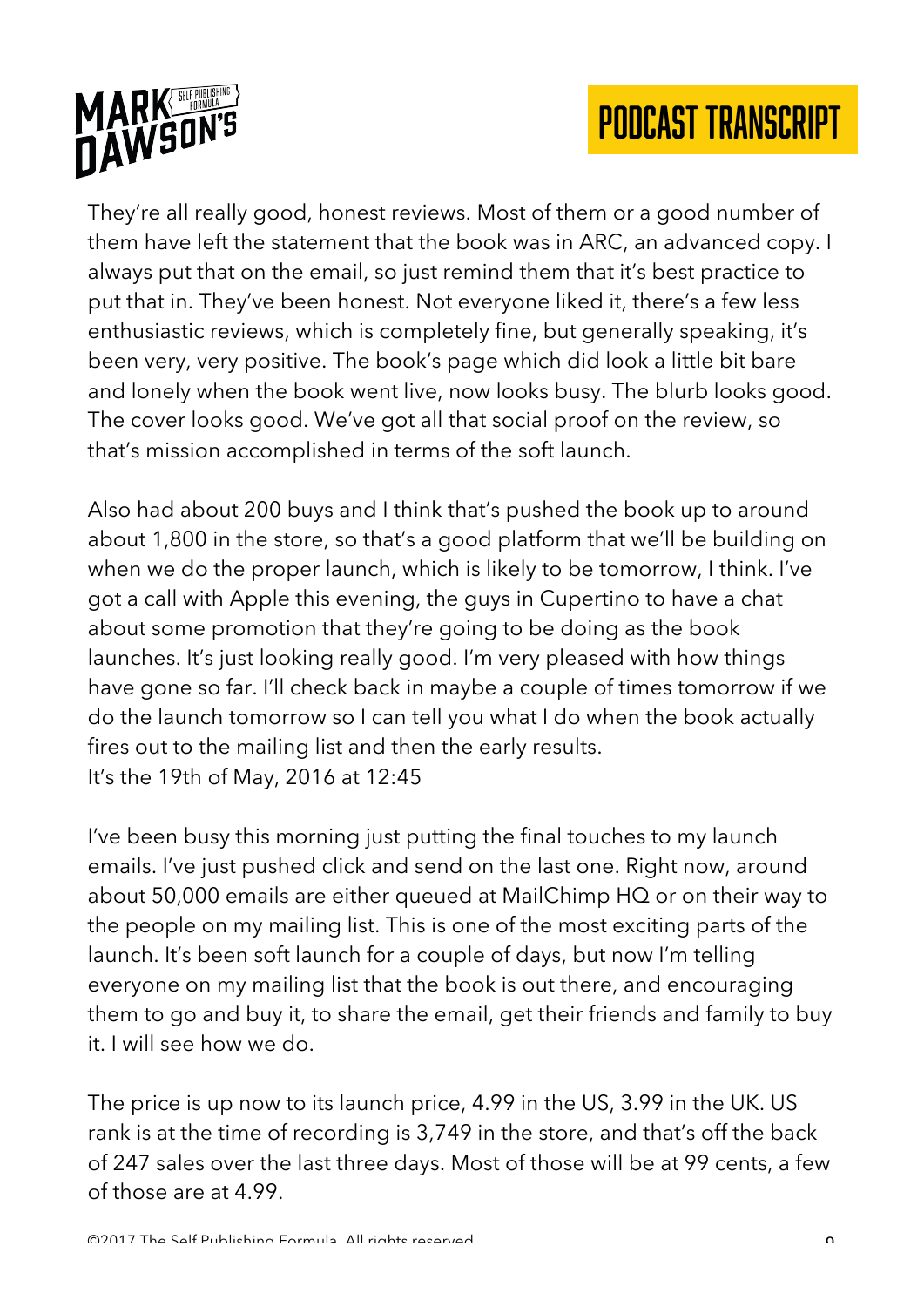



I saw overnight that a few people in my Facebook group had seen that the book had gone live, it's been soft launch so far, so I haven't told anybody officially. But a few had noticed and the word spread, so today was definitely the right day to do the start of the sales sequence. By now, we've got 107 reviews on the US page, and that's all going to be from the launch being really good. I'm very pleased with that. It's 92% 5 star, 8% at 4 star. We'll get lots more coming in now at 3,2 and 1 and I'm completely fine with that.

I like to see a nice spread of reviews on a page. I'm quite happy to get honest reviews from all the readers, advance readers or not, depending on how they like the book and being honest, and telling other readers about it. That will give a bit more balance to the page. Right now, I'm very pleased with that as a platform for the book to go out. I will check back in a bit later to let you know how the emails have been going down, but as of right now, I'm pretty excited.

It is Friday the 20th of May. It's 3:13 in the afternoon I thought I'd check back in with results of how the first day of the launch went. The quick answer is, it went really, really well. It was the most successful launch that I've ever done.

The best one I've done previously I think was up to about 102 in the .com store. But The Jungle yesterday sold 1,637 copies in the US, and 809 copies in the UK. That was good for an overnight rank in the US of number 80 in the store, and 49 in the UK store. I'm really pleased with that.

My unofficial aim was to crack the top 100 with this launch, and I've managed to do that. Very, very pleased with how it went. That's just on the basis of mailing list sales, so I've had a very, very good response from the mailing list. Good open rates, good click rates, and loads, and loads, and loads of emails and Facebook messages from readers getting in touch with me to tell me that they'd bought the book and that they'd either finished it and left a review or they were enjoying it or they were about to start it.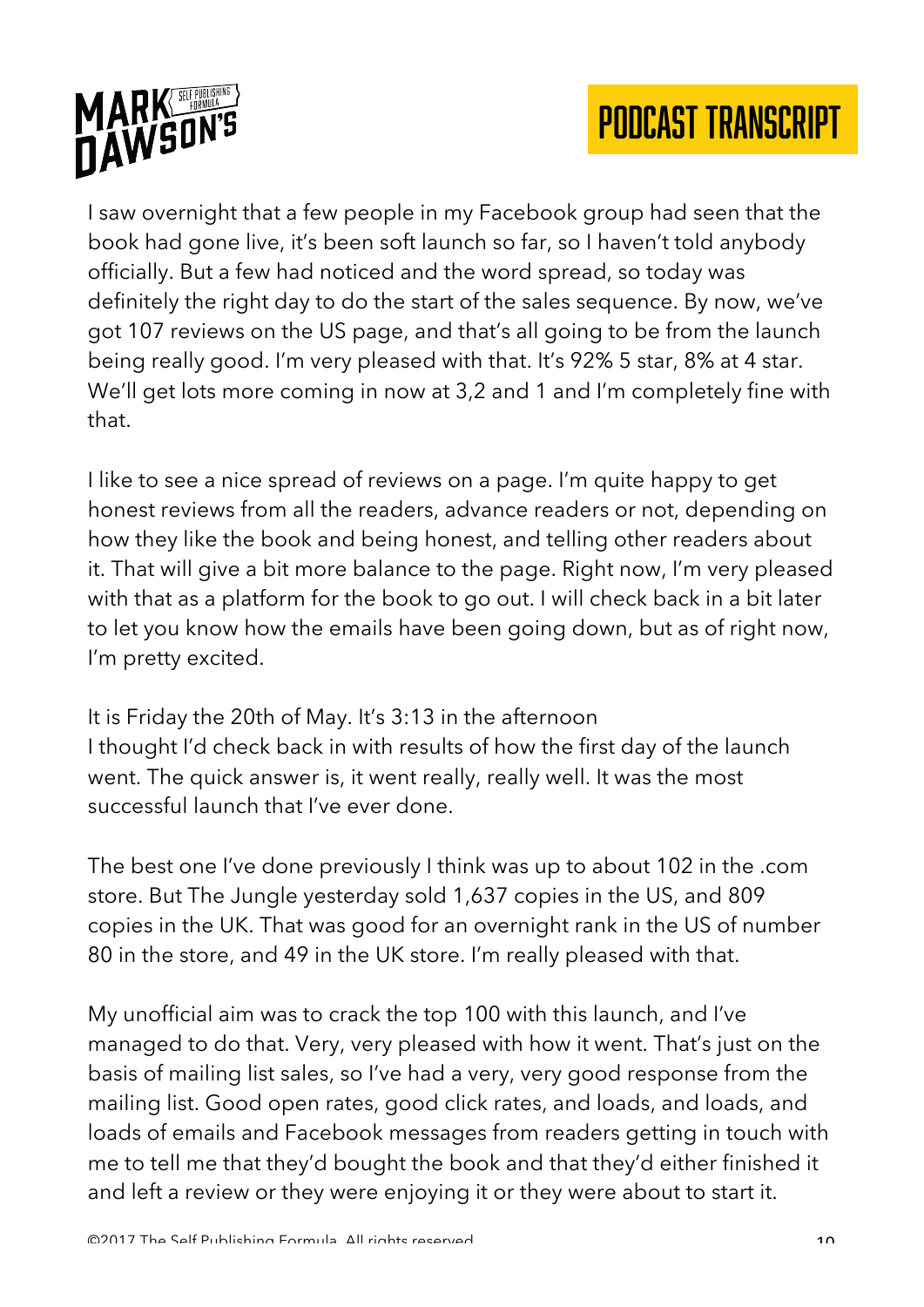

Really good for the ego and obviously I've replied to all of those. That's been really gratifying.

What I've been doing today is, I'm starting to amplify the affect of that burst of sales yesterday. I'm doing that in two ways, the first way is with Facebook ads So what I've done, and this, I suppose, is about as clever as it gets from me, is I've uploaded my mailing list, so around about 50,000 people. I've pulled those out as a spreadsheet, uploaded them into Facebook and then told Facebook that I wanted to serve ads just to those people. I think the number of people on that list who had Facebook accounts was around about 29,000. I'm now serving ads, very simple ads with the graphic from or the cover from The Jungle with a little bit of the blurb, and just saying that it's on it's launch price of 4.99 for the next few days, and I'm sending those out.

The reason I do that is because although my open rates are typically pretty good, 30 or 40% open rate, which is well above industry average, that's still leaving 60% of people who aren't getting or aren't opening those emails. That might be because they just don't open those kinds of emails. It might be because they've gone into spam or they've gone into promotions, if they're on Gmail. What this does is, just gives me another way to reach them. Maybe they're more open to receiving that kind of notification by way of something in their news feed on Facebook. There's that.

There's also a benefit in repeating a message. So let's say, for example, I received an email from a writer yesterday, I saw it whilst I was in a queue, and I got to the end of the queue, and by that time I was distracted, wasn't able to make the purchase of the book that perhaps I would have done. It's useful in that case to just reinforce that message, and give them a second chance to buy.

Then there's also, the advertising theory of seven touches, which suggests that you need to see something sometimes up to seven times before you're put into the mood to buy something. This is just another touch which I can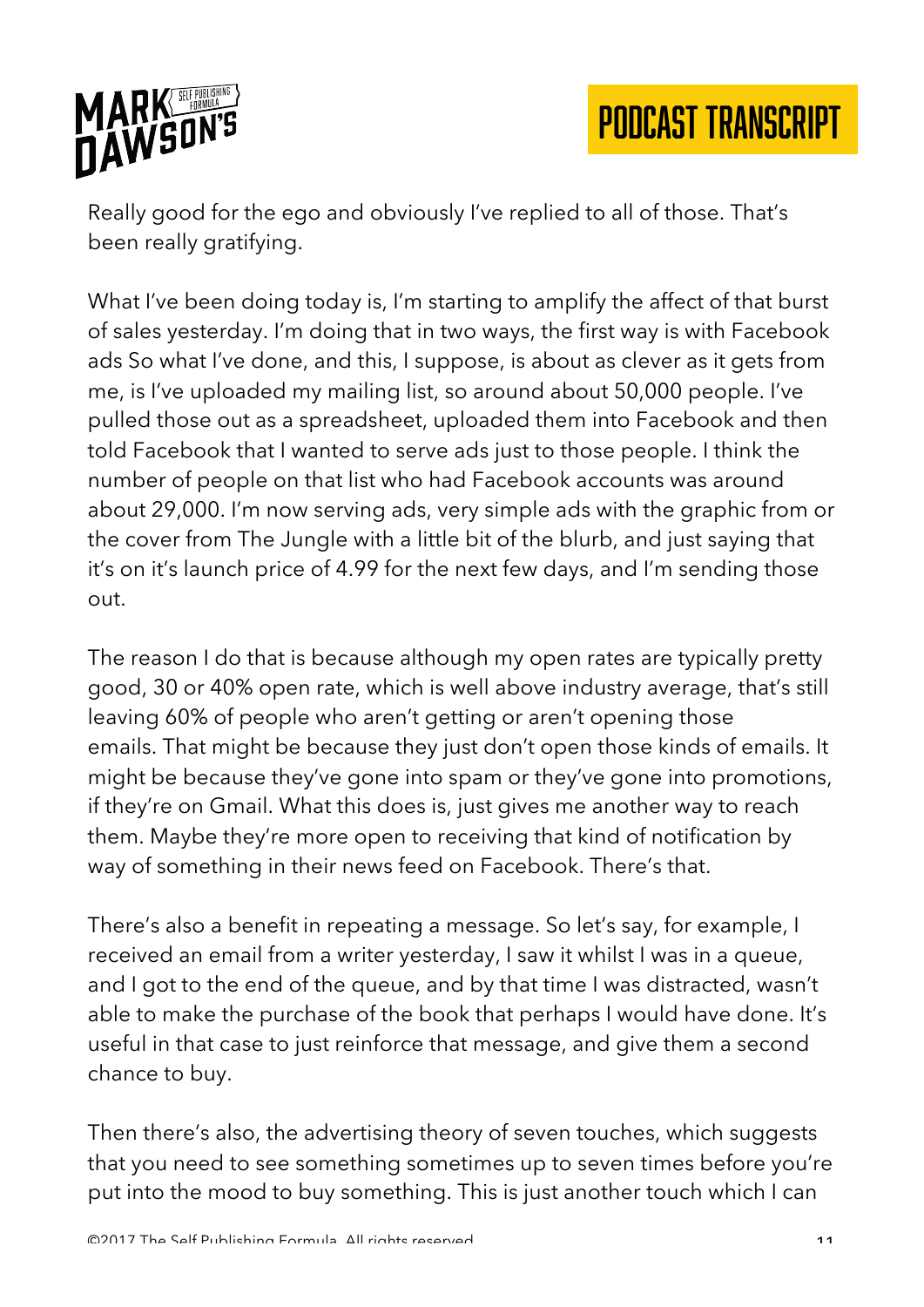



amplify with Facebook live video. I've been doing a lot of that over the last two or three days. It's great for organic reach with mailing list, ShoutOut. Then with that, Amazon gets involved. The book will start to appear in also boughts. Amazon will start to email that now to my fans, and Bookbub ads or BookBub's new launch emails. There's loads and loads of ways you can amplify that message. Facebook ads are a really, really good one. I'll be checking in to see how affective those ads have been.

I would suspect going on past experience that the return on those would be between 50 and 100%. In terms of the cost of advertising, I think I've spent about \$150 yesterday and I'll spend about the same today. I'd expect to almost double that, I would have thought, in terms of sales, perhaps a bit more than that. Of course, every one of those sales is helping to maintain that rank for a little bit longer. As I record this right now, I'm still in the top 100, at number 99 in the States. That'll start to drift down now, but it will be in the top few 100 for a while yet, for two or three days I would expect, perhaps a bit longer than that.

Anyway, just to sum up. It's been a really good launch. When you've looked back at it, it is pretty busy. There's lots of things to do. Lots of moving parts to keep an eye on, but I am very pleased with how it's worked out. It's the best launch I've had.

I will be gathering some information on sales on other platforms. It think I've had quite a few sales on Apple. A good number, like 150 or so on Kobo. I would expect a similar number plus a bit more on Barnes & Noble. It's still quite possible that I've had enough sales to hit a list, but of course, we'll see and I'll let you know.

James: There we go, radio reporter Mark Dawson. Did it feel like you're sort of a radio reporter?

Mark: I've had a good teacher, James.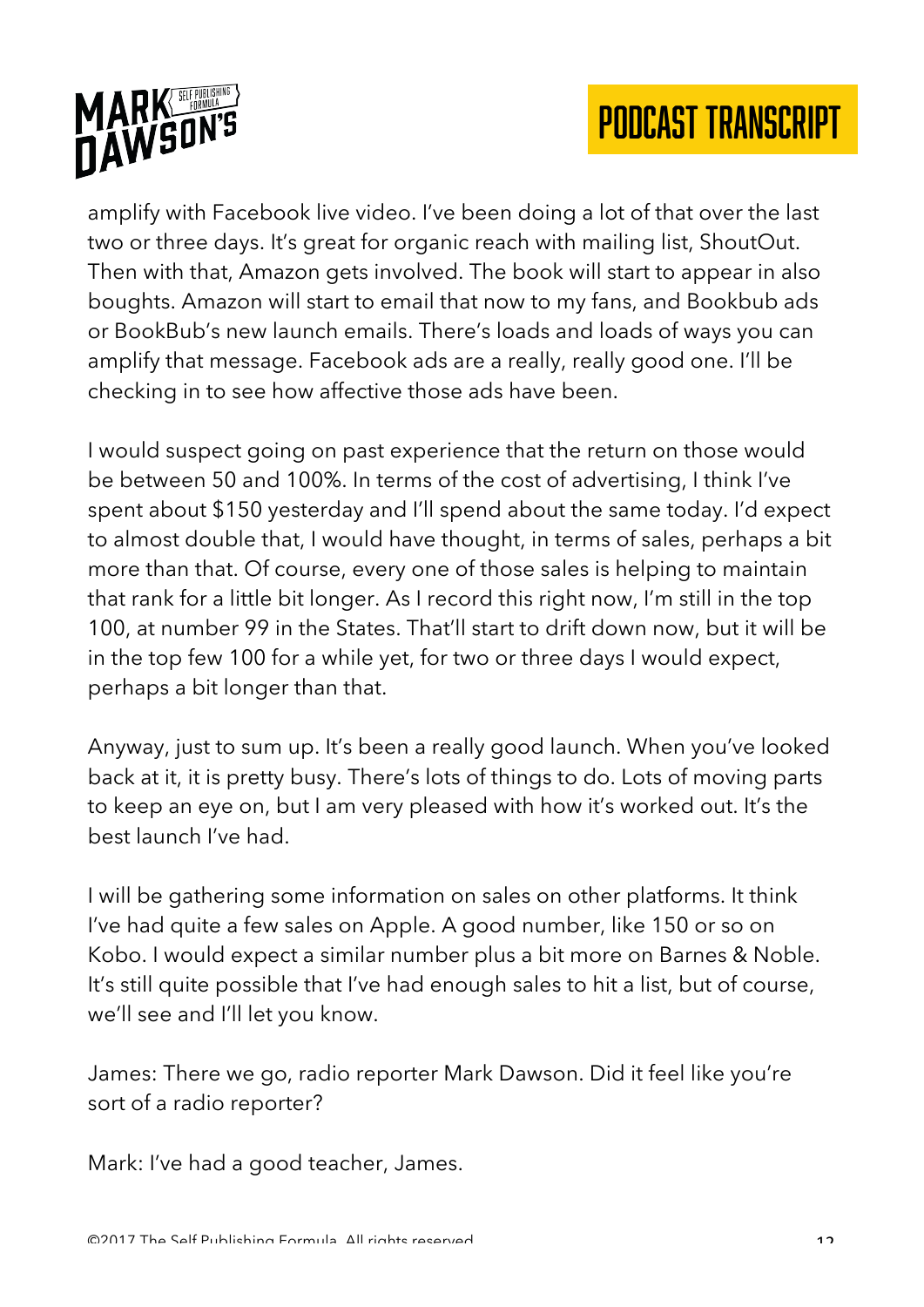

James: You have. I have one bit of technical feedback for you, which I forgot to tell you.

Mark: Right.

James: I can tell you now because I know lots of people are interested in podcasts. Not everybody has spent 15 years in radio like I did before, but you recorded a couple of your bits in a very noisy environment in which case you need to speak really loudly into the microphone. You did a combination of a noisy environment in a quite quiet voice, so I had to work, and we have a technical guy who's going to work on that as well to try make sure it's listenable to. With that one small piece of negative feedback, apart from that, I think you did extremely well. You might get a job on Radio Blatch when I start the station.

Mark: It's was fun. It was good fun to do. I've been meaning to do something like that for a little while, so it was quite nice to get my thoughts down whilst they were fresh.

James: Okay, we should time stamp this. We don't normally do that because obviously this goes out a little later, but it is currently, my Apple Watch has suddenly decided to give a notification, it's the 23rd of May. Where are you now in terms of totting up sales?

Mark: Let's have a little look. In total sales, you know it went very, very well. My aim, unofficially, I didn't push this about too much, I didn't want to set myself up for a fall, but I wanted to hit the top 100 in Amazon US, haven't done it before. I got 102 with a previous book.

As I mentioned in, well I don't think I did actually mentioned this because this was subsequent to the last podcast or the last diary entry, but it got up to number 80 overall in the US, which was great.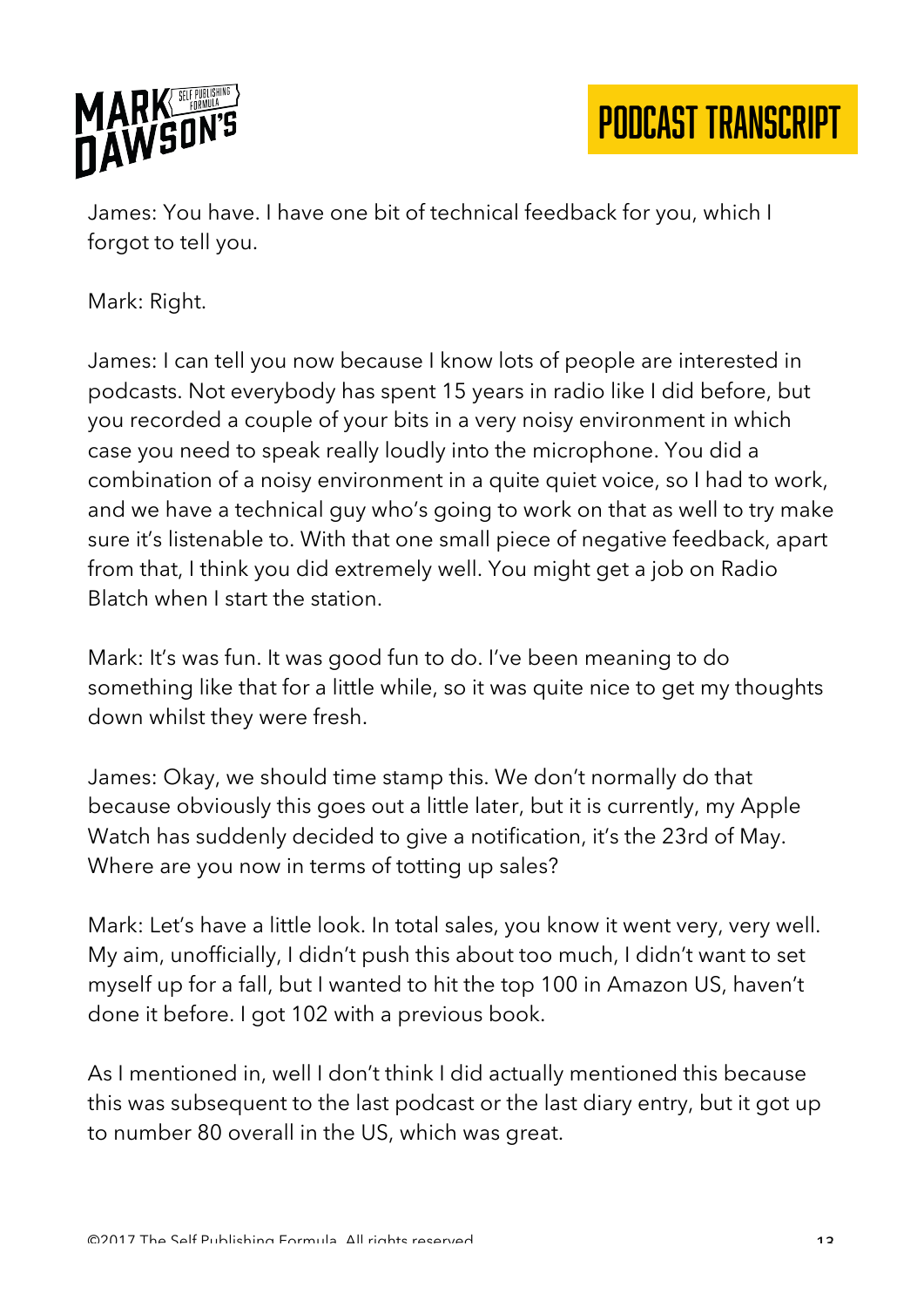

It got to number 49 in the UK, so it hit the top 50, and it's still going quite strong, so it's still within the top 250 in the US. I'm not sure in the UK, but I think it'll be within the top 150.

In terms of total sales, it sold 2,507 copies in the US. 1,228 copies in the UK. 1,100 on Apple. 156 on Barnes & Noble. The Apple one was cool, it was number 2 in the whole world for a little bit a day or two after release. I had so many screen grabs with that at number 2 in the world, which was pretty amazing.

James: Yeah, that's really good. I know you have a great relationship with Apple. I'm starting to see why they like you so much, that's really good. Just remind us of the cover price.

Mark: I was just thinking about that, how much it's actually grossed, but it was 4.99, so 70% of that.

James: We'll get a calculator out.

Mark: I'm sure we can. 3000, 37, 48, it's about 5000ish copy sold, so \$17,000 to me in terms of the 70% royalty. That's pretty good for a week's work.

James: Well, a little more than a week's work.

Mark: More than that maybe, yes, yes, but in terms of the launch itself.

James: It was very interesting to hear how the launch went. I can see potentially, at some point, a future module maybe on one of our courses on this very specific subject because you have choices. The formula you've got to has not been something you dreamt up three weeks ago, you've plowed your way through your series. Every time you do it, every time you got through a launch, obviously you're perhaps looking to excel what you've done before.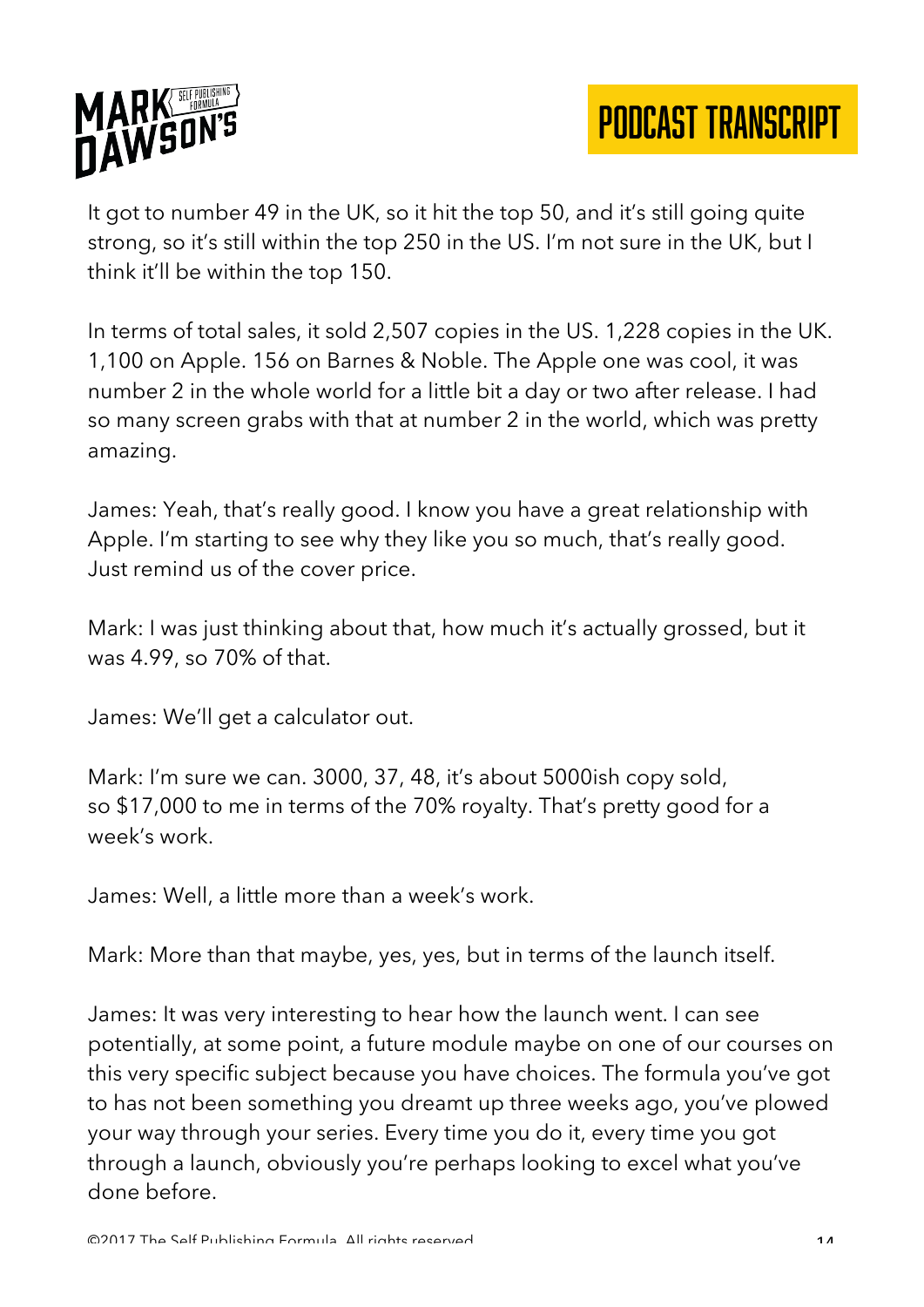

Do you learn something new? Do you think about fine tuning it for next time?

Mark: I'm always thinking about what works and what didn't work last time. This time, one thing, I did one thing that I amplified from the last time and then I've done a new thing this time that worked well.

The thing that I did last time, for the first time, which I've spent a bit more money on in terms of this launch, was advertising on Facebook, for the actual launch itself. What I did was, I upload my mailing list, so it's around about 50,000 strong now, so I upload that into Facebook. I think around about 30,000 of them have a Facebook profile, so I build the custom audience of those 30,000 people. Then I add into that people on my Facebook page, so there's about another 20,000 on my Facebook page who've liked the page. Then I advertise to them at the same time, as I send out the mailing list emails, and the reason I do it like that is, there's a few reasons really.

Some of those emails won't get opened. It's just a fairly standard situation with email marketing in that if you're getting over 35, 40% open rate, you're doing quite well, but that means that 60% of the people who get the email, or who are sent the email don't ever see it, don't open it, it could go to spam. They might not open it for another reason, whatever. Your message isn't getting over to them. I can reach them through other means. Facebook ads directly into their news feed is a very good way of doing that. That's number one.

James: I think just to dwell on that for a second because I think some people potentially will think that that's the end of it. You know, if 7 out of 10 people haven't opened it, they'll think, well you've seen the email, they're not interested and leave them.

Actually, traditional marketing analysis will tell you, and I don't like to use this expression, but it's an expression that gets used, is that they're actually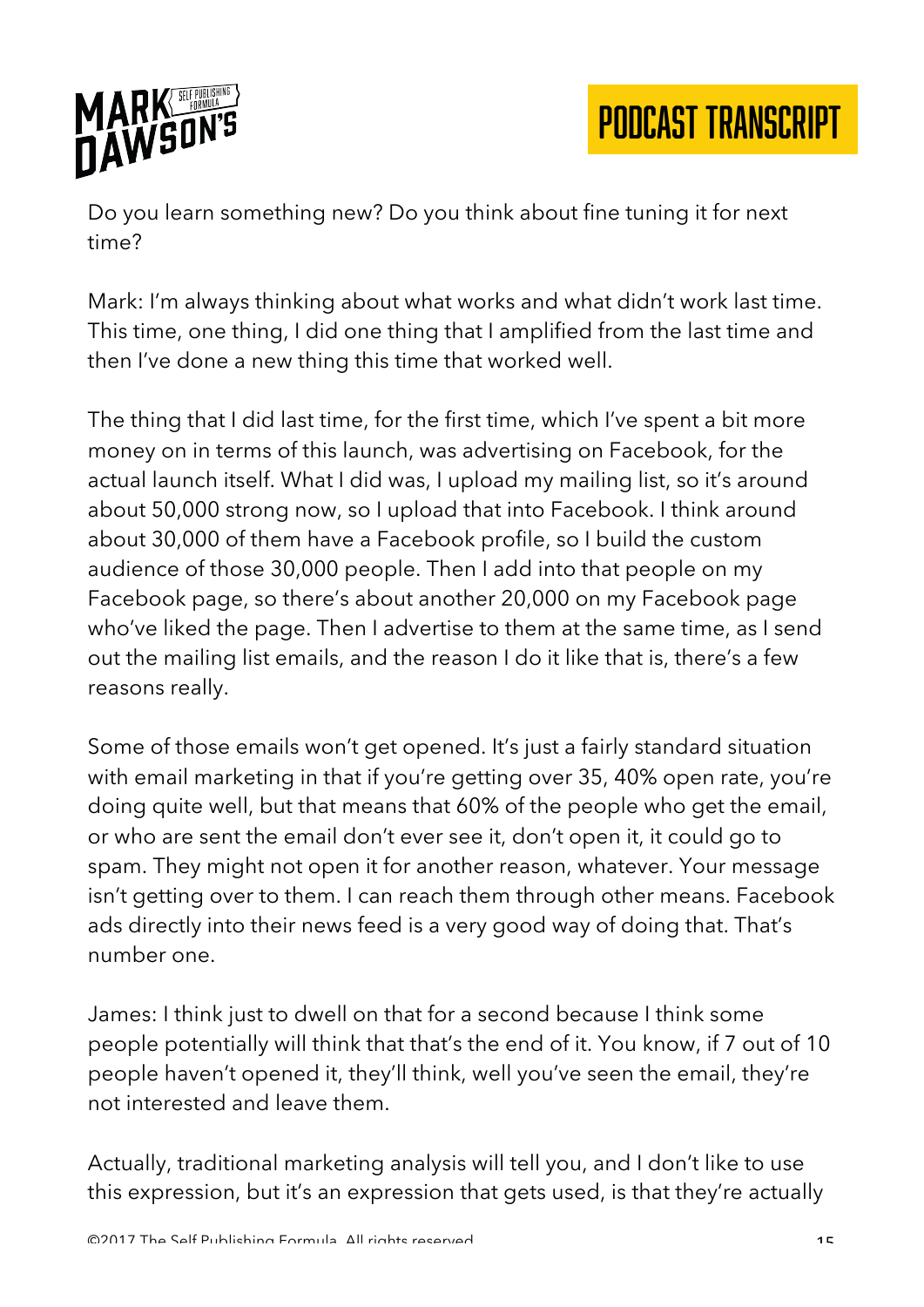

low hanging fruit. They're people who are already familiar with the product, who've made a decision to be on your list, and you should not be negative about them. Finding out that rather inventive way of using them, which is then to slip the advert into their Facebook feed, is a perfect example of how well to out leverage that.

Mark: Exactly. You can get to them in another way as well. I mean, one thing I always do, maybe a week or two weeks after launch, is to send another email out, but just send it to the unopeners and change the headline. Sometimes it's the headline that triggers spam filters. It's good to try a variation on that. I'll do that. I'll usually add another 10% who'll open that one, and then maybe 50% of them will buy the book. So you can continue to advertise to them.

The Facebook point, apart from covering those people who don't open the email, there's no bad thing in sending a repeat message to someone who would be interested in buying because when they open the email, for example, or the other way around, when they see the Facebook message, they might not be in a position physically to be able to buy something. Perhaps they are, just at a queue, or are lying in the States waiting to pay for something, then they get to the front and they're distracted by doing what they were waiting to do, so they forget that they were going to buy the book. Maybe it was bad time, they weren't prepared to make the purchase at that time. We go back to that whole seven touches of advertising theory that it can take up to seven touches before someone is put into the place, the kind of mental space where they're ready to make a purchase. With a mailing list email, with Facebook, with Facebook normal messages, videos that I've done, I can amplify my message extensively and get it into people's consciousness that there's a new book that they'll probably like, ready for them to buy.

James: Did anything go wrong with your launch this time?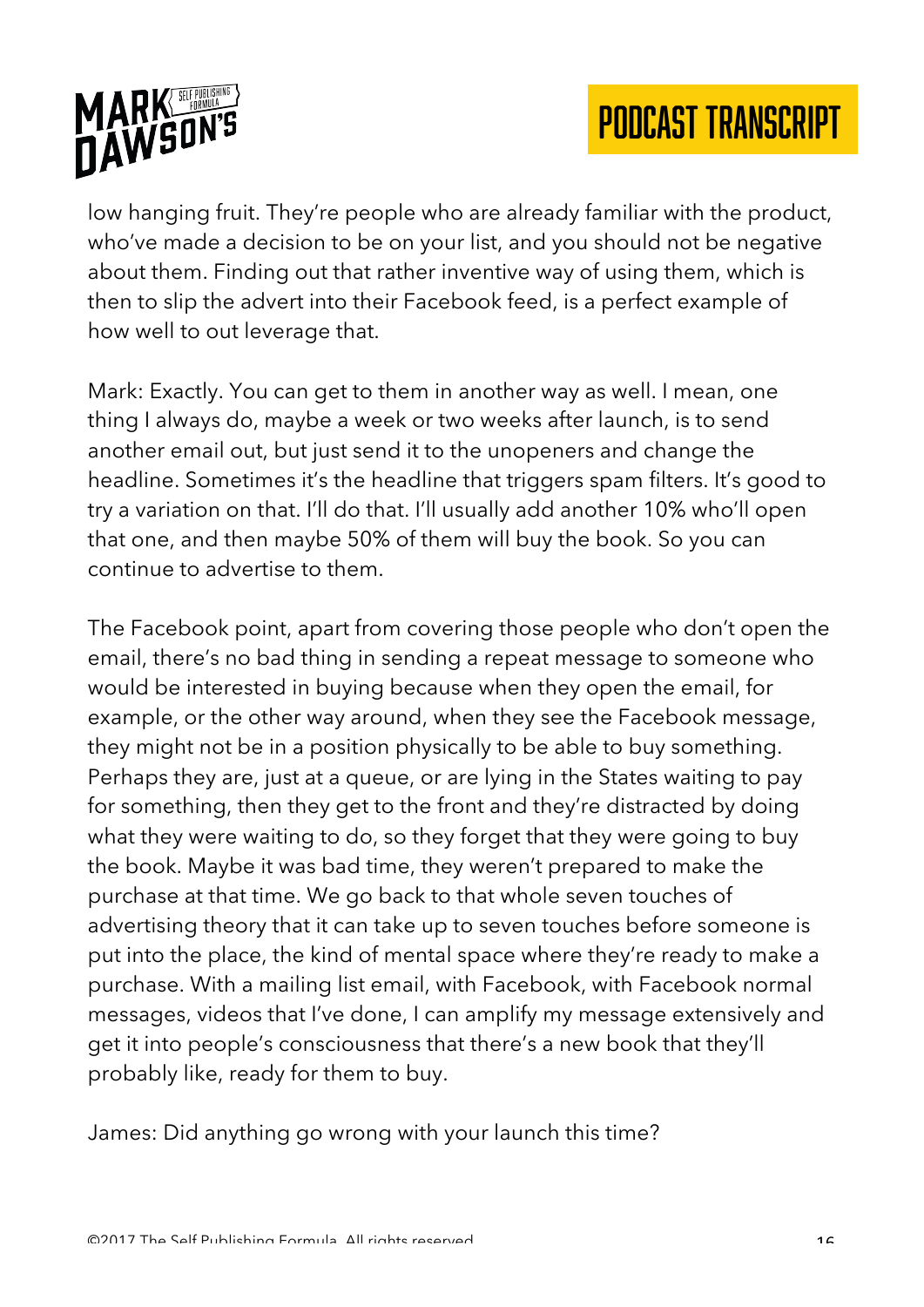



Mark: It did actually, yes. This happened to me once before and writers listening will be familiar with this. Amazon has started to crack down on reviews that it thinks are, illegitimate is the wrong word for sure, but Amazon has some kind of algorithmic process whereby they believe they can detect relationships between reviewers on the one hand and writer on the other hand.

When would I launched to my team, my soft launch, to get reviews, I mentioned in the diary that I had over a 100 reviews within the first 36 hours or so. Then I checked in just before I went to hard launch, or possibly just after, I can't remember exactly when it was, and that number had been culled down to 70, so around about 40 had been taken off.

That did happen to me before with the last launch, but they all came back again quite quickly. This time, they haven't come back, which on the one hand, well actually there's isn't a question of it being on the one hand, it is just quite annoying. Because there's no relationship between me and those reviewers, apart from the fact that they are on my advance team. I mean, I don't know them, they're not related to me. We're friends in the sense that I value them as part of my team, and brilliant. It isn't as if there's anything wrong about doing things that way, it's something that traditional publishers do all the time, sending out advance copies.

Indies have been doing it now for two or three years. It just seems right now to me that Indies are bearing the brunt of some kind of skeevy behavior that other less reputable authors and marketers are getting into with regards to fake reviews. Annoying.

Was it a massive problem? No, because I had enough reviews to cover off that situation. It's not pleasing to me when the effort that some of my advance readers have gone into is just removed for what can only, really, I can only see is an arbitrary reason.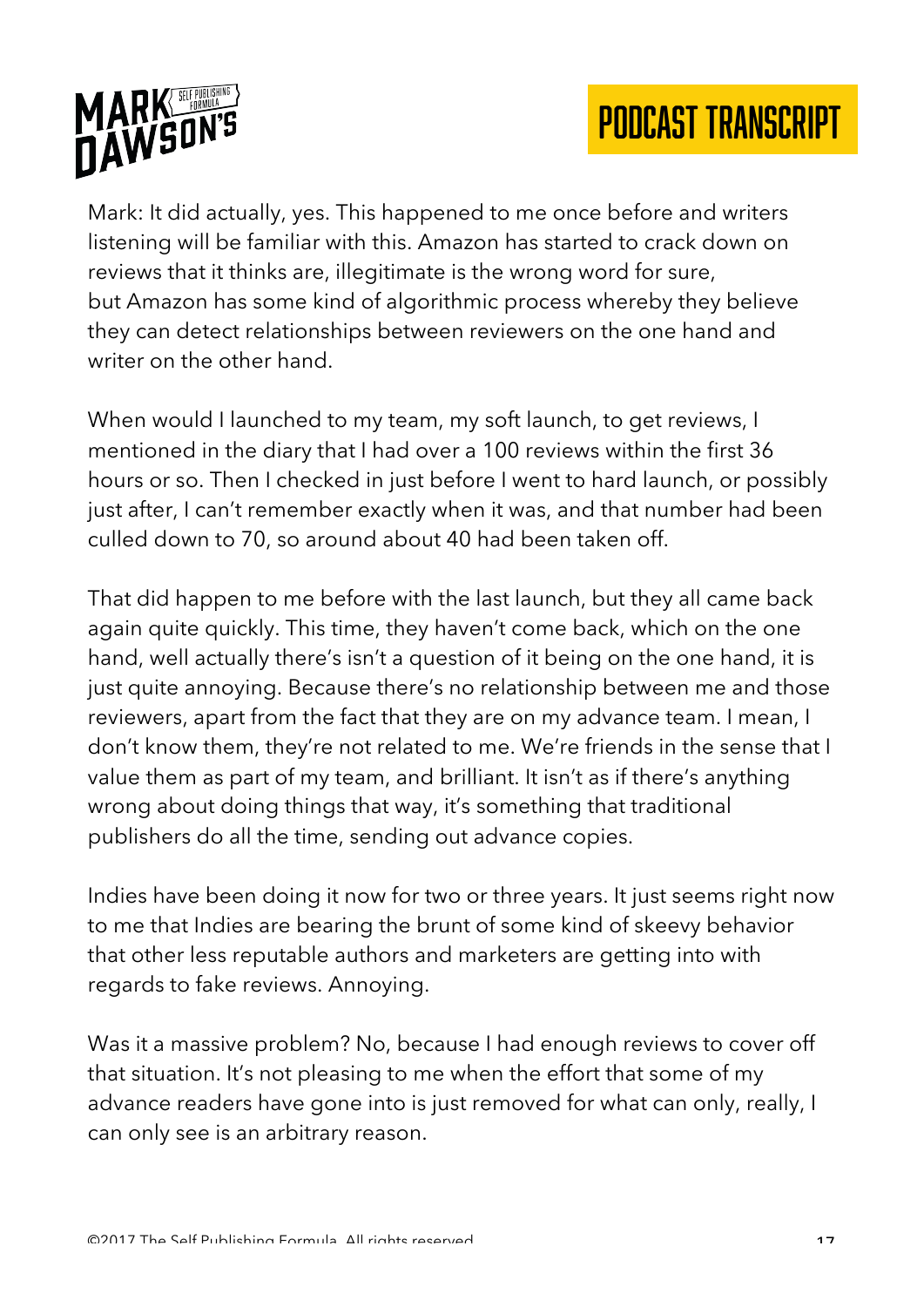

James: In terms of what else you did alongside the main points that you've talked about in the launch, where there parallel marketing exercises that you embarked on?

Mark: Before we move onto that, I forgot to mention the numbers for the Facebook ad campaign. I'm pretty open on what I spend and what I make. I think it would be useful for people to see how profitable that campaign was. I'm still running it, but I've got two days worth of data to share right now.

Those first two days are the day of launch, and then I think it was the Saturday, I spent \$260.09 on that campaign, and made \$562.37. That's a return on investment of a 116%, so that's absolutely not to be sniffed at. The conversion percentage on those campaigns were as high as 50% sometimes.

James: What period was that over?

Mark: That was just two days. It was the first day and the second day. I'm spending, well you can see, just over a \$100 a day at the moment on those ads.

The other thing I tried for the first time, which I hadn't done before, was to have a launch party.Facebook live video has been rolled out extensively now, so I've always had it on my page, obviously we've got it on the SPF page now, which is the facility that we use for our Friday night chats. I speak quite regularly on video to my author page, the fans on that page. I did something in advance where I scheduled Saturday at 10:00pm UK time, 5:00pm Eastern, to do what I called a launch party. I advertised that in advance. I did plenty of other videos to get really high organic reach, just to tell people that I would be there to answer questions. Also to do a giveaway. I gave away, I don't know if you were there when this happened James, but when I was at the London Book Fair, Amazon gave me a Kindle to sign.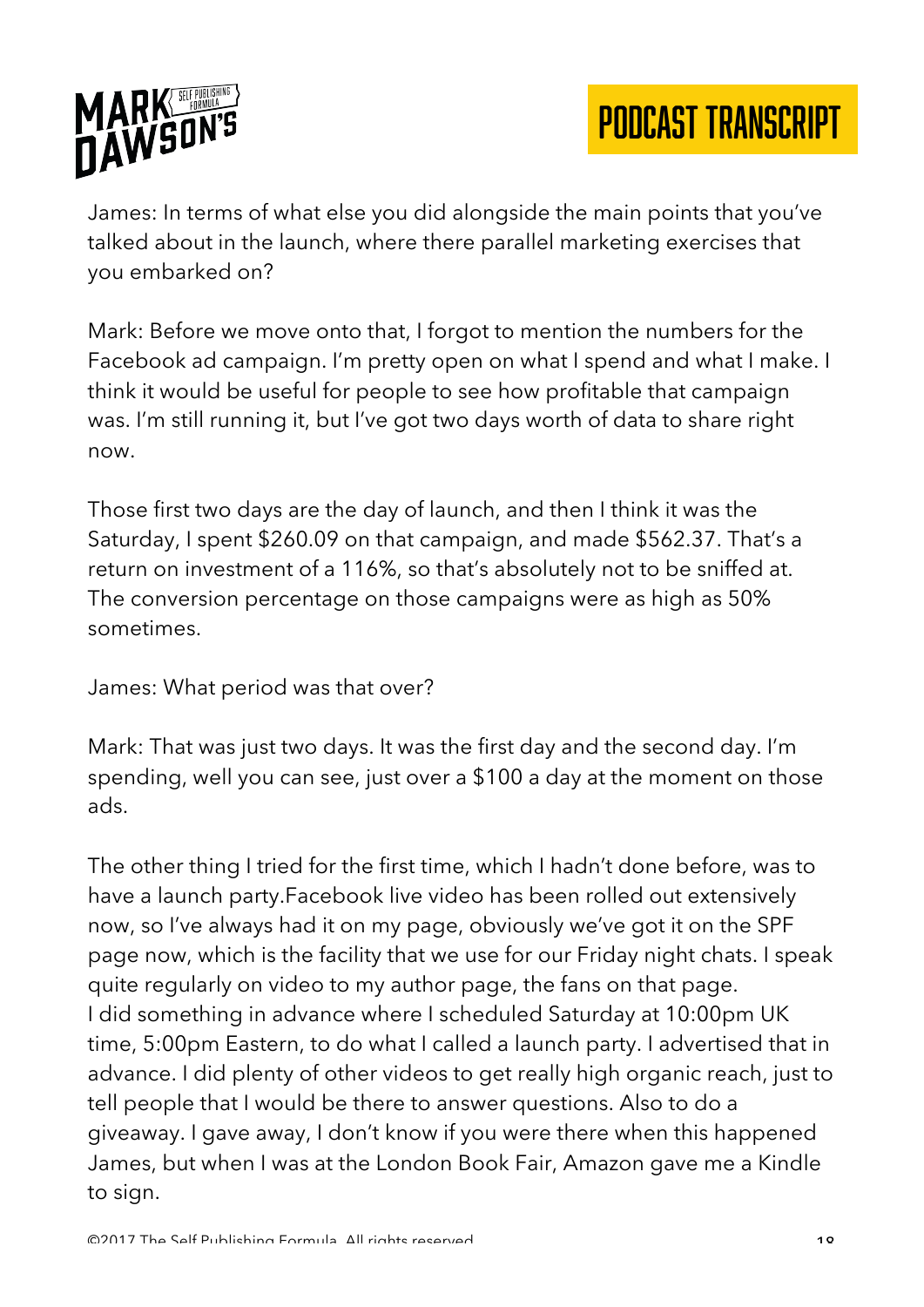

James: I saw the picture of you about to deface a Kindle with a pen. I assumed it was, just someone had made a mistake in terms of setting up up the photograph, but this was a real thing, was it?

Mark: Yeah, it was. It wasn't a pen, I think they would call it a Dremel machine or something like that. Basically, it was like a dentist's drill. I engraved onto the back of this Kindle my name, basically ruined it. I offered that as a giveaway, as a competition giveaway.

It was pretty simple to enter. You just had buy a book and email, I think it was the first word of the 40th chapter. Something that you would only be able to find out if you had a copy of the book, so that's encouraging sales in itself. I was there for an hour on Saturday night, with a beer and answered questions from readers. Apart from the fact that it was really enjoyable, it was kind of like bathing in good wishes, because everyone there was a reader, was a fan of my stuff. They were saying some very nice things. That was very pleasant, but in practical, commercial terms, I think it was nearly 13,000 unique viewers turned up over the course of that hour. They were getting to know about the new book. Forging a deeper connection with me, which is great, I'm all for that. Then, because of the fact that it had really, really organic reach, lots of comments, lots of shares, lots of likes and all that kind of stuff, the organic reach on it was 206,000 people, so that's significant. If you sat down and worked out how much that would cost as a media buy, you're looking at 20 or £30,000, I would have estimated.

James: Just think about how it would have cost on a book tour to reach 200,000 of your readers.

Mark: Yeah, exactly.

James: How much of a faff that would have been?

Mark: Yeah, exactly. I did it all from my desk, so it was a resounding success. I don't know how many I sold then. Even if I sold none, I would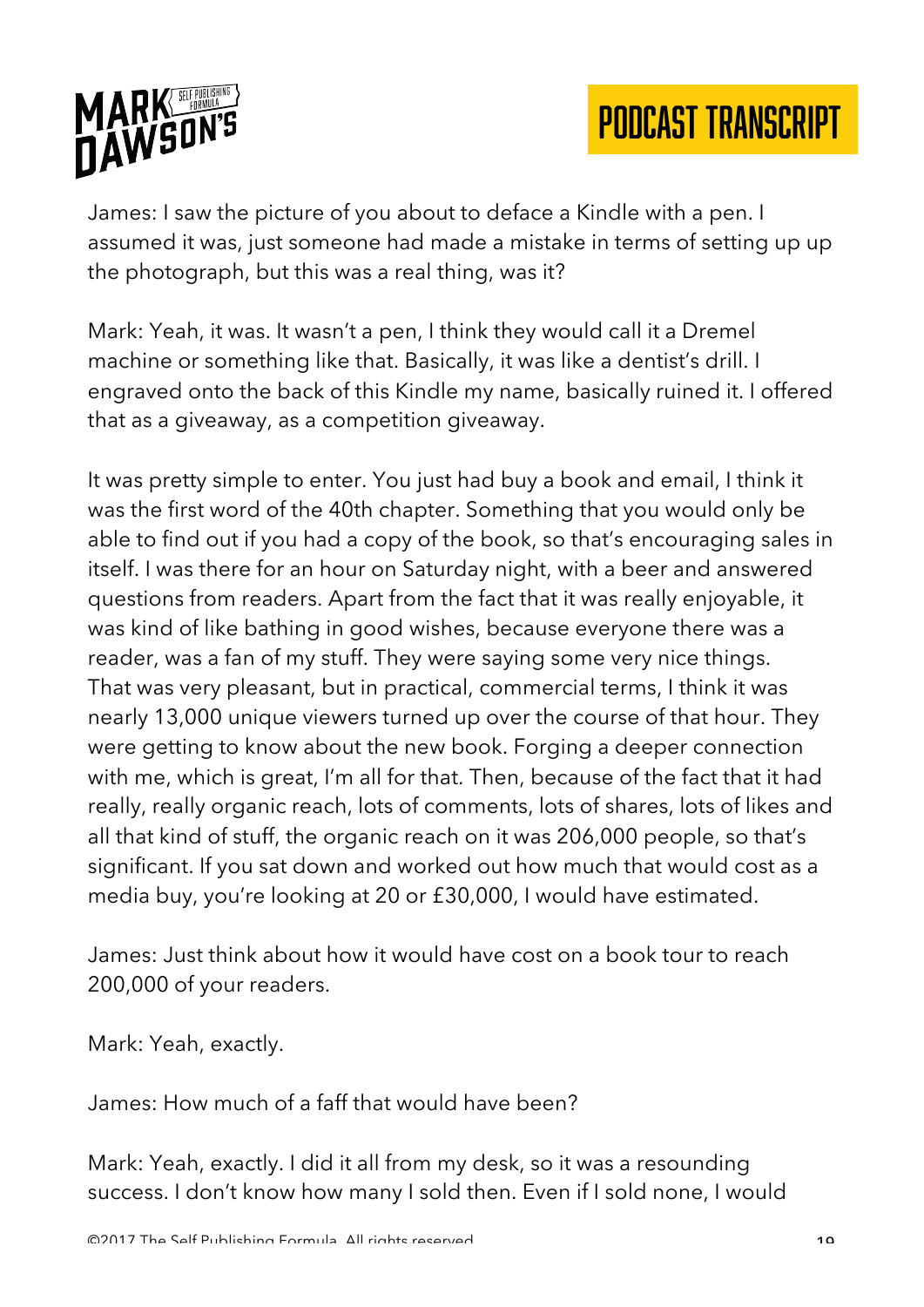

have been quite happy to just have been around to just answer reader questions, because you know, I got some lovely comments. It's much more likely that those people will stick around for the long haul now, and buy other books that I put out.

James: That sounds really good.

You're generally happy then with the way the launch went? You must be particularly getting so high in the US charts on Apple?

Mark: I'm really thrilled about it. Today, you'll see it's not finished yet either, so Apple are tweeting out something about the book, I think at about 5:00 UK time. That's going out to an audience of about 2,500,000 so you know, that's not something that's available to everyone, but it is something I said in, I think, the Friday night session, the value of reaching out to and making personal contacts with retailers, very important.

James: I think it's also down to the fact of how hard you work and how focused you are on marketing, because if I was Apple, it's not simply somebody who writes a good book and it's going to sell well, they're also looking for individuals who've got it. Who understand that marketing is a slog, and that you work hard, and you work smart. They like you for that. They like you because they know that you're doing your bit and they're going to support you on that front.

I think that's very much something authors need to bear in mind, is to be very proactive. Is to think actively about how they're going to sell their books. What their marketing plan is. Then it's going to be easier to make those relationships, because you'll be doing the same thing, your complimenting each other then from Amazon and Apple and other sellers point of view.

Mark: Absolutely. Everyone wins when that kind of thing works well. It couldn't have gone too much better. I've taken some good information away from this launch, and I'll use that again when I launch … I've actually got another launch next month, one that's on the Sam Mercer book, so that will be interesting because then we'll get the combined push from Amazon,